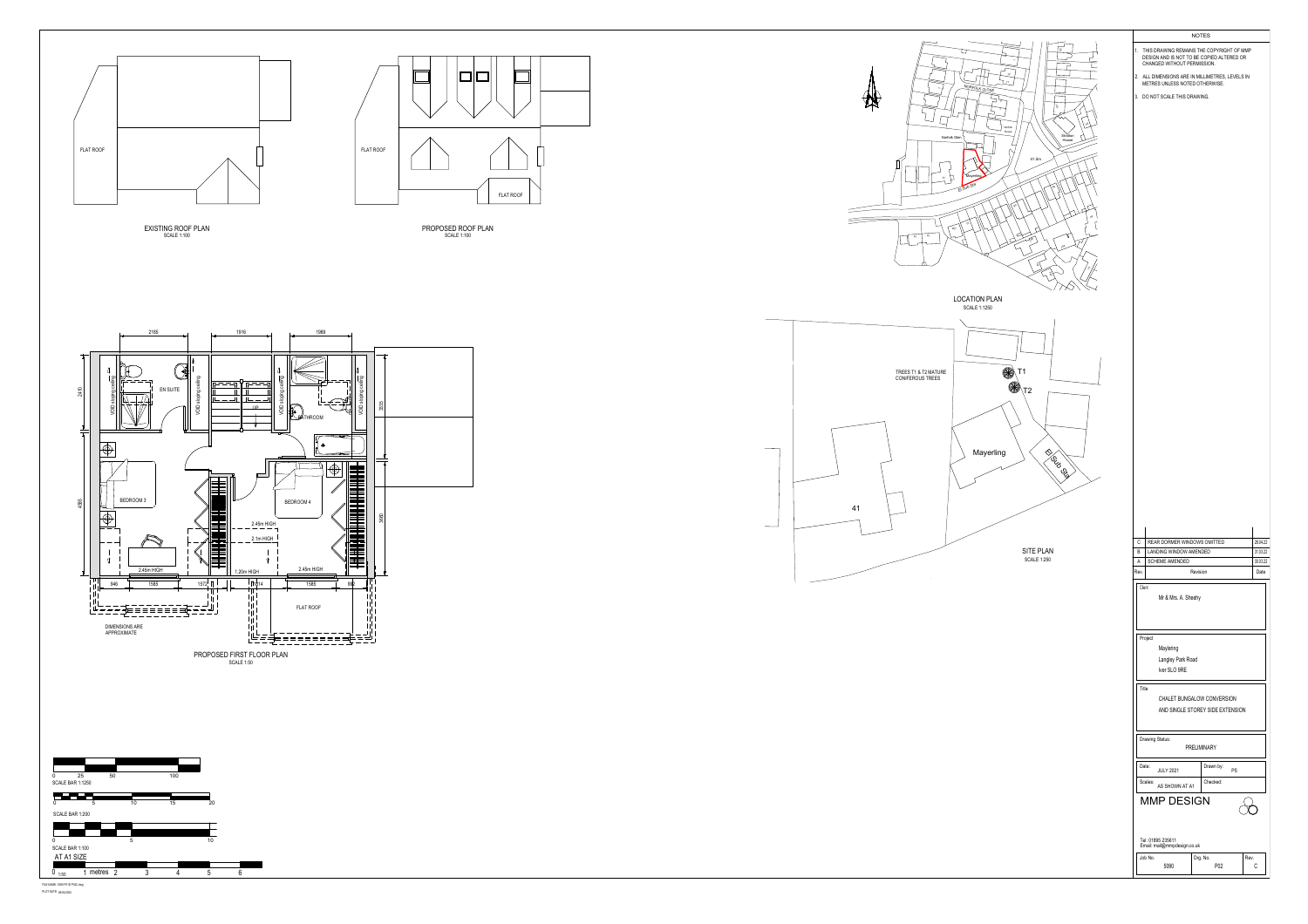

FILE NAME: 5090 P01A P02A.dwg<br>PLOT DATE: 26/08/2021